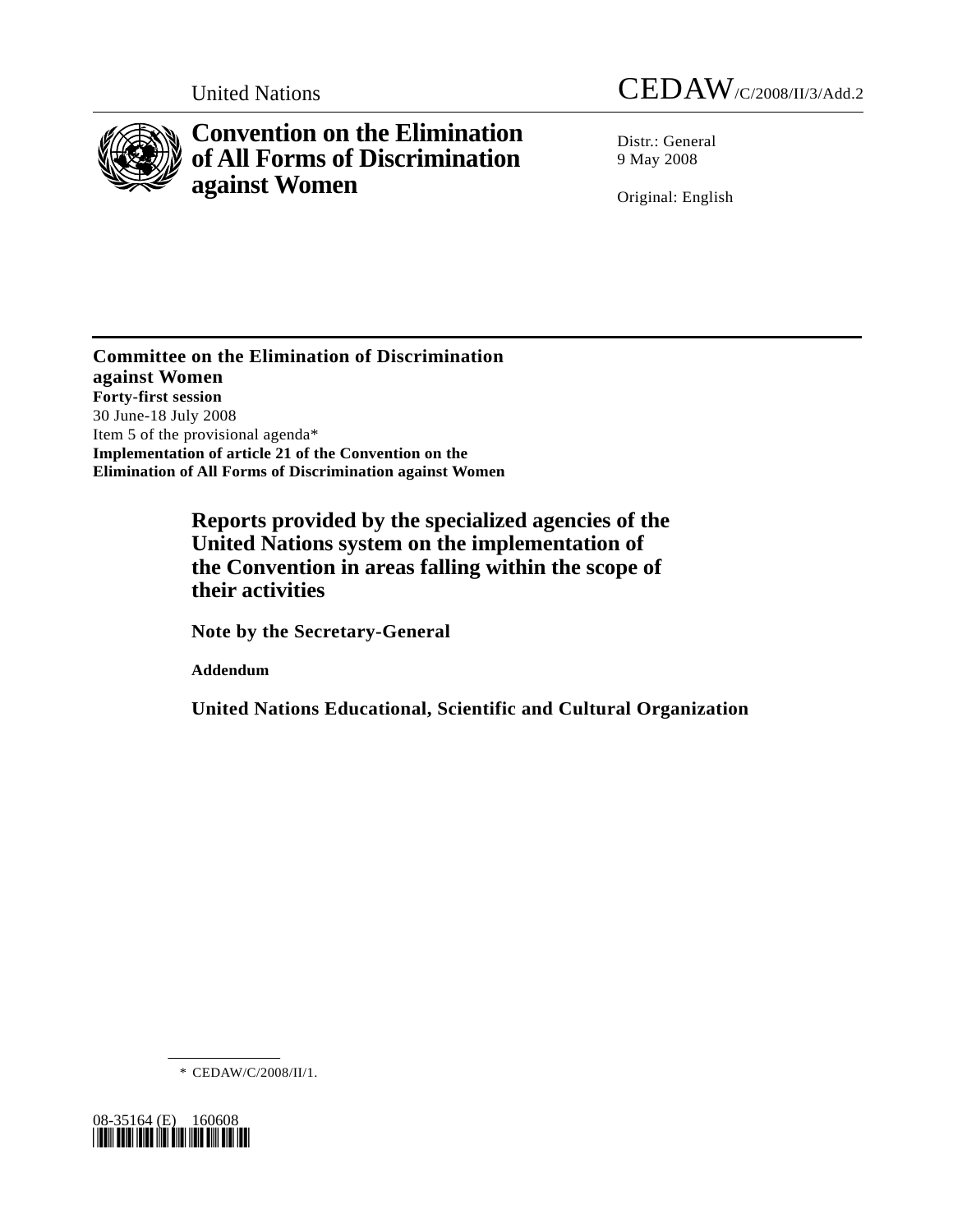# **Report of the United Nations Educational, Scientific and Cultural Organization**

# **I. Introduction**

1. The Committee on the Elimination of Discrimination against Women will, at its forty-first session, examine the national reports of the following countries: Finland, Iceland, Lithuania, Nigeria, Slovakia, the United Kingdom of Great Britain and Northern Ireland, the United Republic of Tanzania and Yemen.

2. Article 22 of the Convention on the Elimination of All Forms of Discrimination against Women invites the specialized agencies to submit reports on the implementation of the Convention in areas falling within the scope of their activities, accounting for recent activities, policies and programmes implementing article 10, on education (in the case of the United Nations Educational, Scientific and Cultural Organization (UNESCO)) and related articles.

3. The Universal Declaration of Human Rights (1948) assigns two basic functions to education. First, it stipulates that "education shall be directed to the full development of the human personality" and secondly, that "it shall promote understanding, tolerance and friendship among all nations, racial or religious groups, and shall further the activities of the United Nations for the maintenance of peace" (article 26, para. 2). Despite the commitments made by Member States to the Universal Declaration of Human Rights and the other more recent human rights instruments, much work remains to be done to further more just and harmonious societies. Human rights abuses and violent conflicts persist in which women and girls remain the principal victims. This kind of violence occurs not only at the international and national levels, but also in local communities and school environments. Exclusion from education and from fundamental human rights is one of the most powerful obstacles standing in the way of democracy and peace.

4. The right to education is at the very heart of the mission of UNESCO and is an integral part of its constitutional mandate. The Constitution of UNESCO expresses the belief of its founders in "full and equal opportunities for education for all".

5. UNESCO's normative action for the implementation of the Convention against Discrimination in Education (1960) contributes to promoting equality of educational opportunities among boys and girls. Basic education for girls and women has also been an important element in the vision for education developed by the International Commission on Education for the twenty-first Century, as set out in its report submitted to UNESCO entitled *Learning: The treasure within* (1996), where it is stated that "Education is a human right and an essential tool for achieving the goals of equality, development and peace. Non-discriminatory education benefits both girls and boys and thus ultimately contributes to more equal relationships between men and women. Equality of access to and attainment of educational qualifications is necessary if more women are to become agents of change".

6. UNESCO has a major role and responsibility within the United Nations system in the field of the right to education, and for the implementation of the Convention on the Elimination of All Forms of Discrimination against Women, which provides that "States Parties shall take all appropriate measures to eliminate discrimination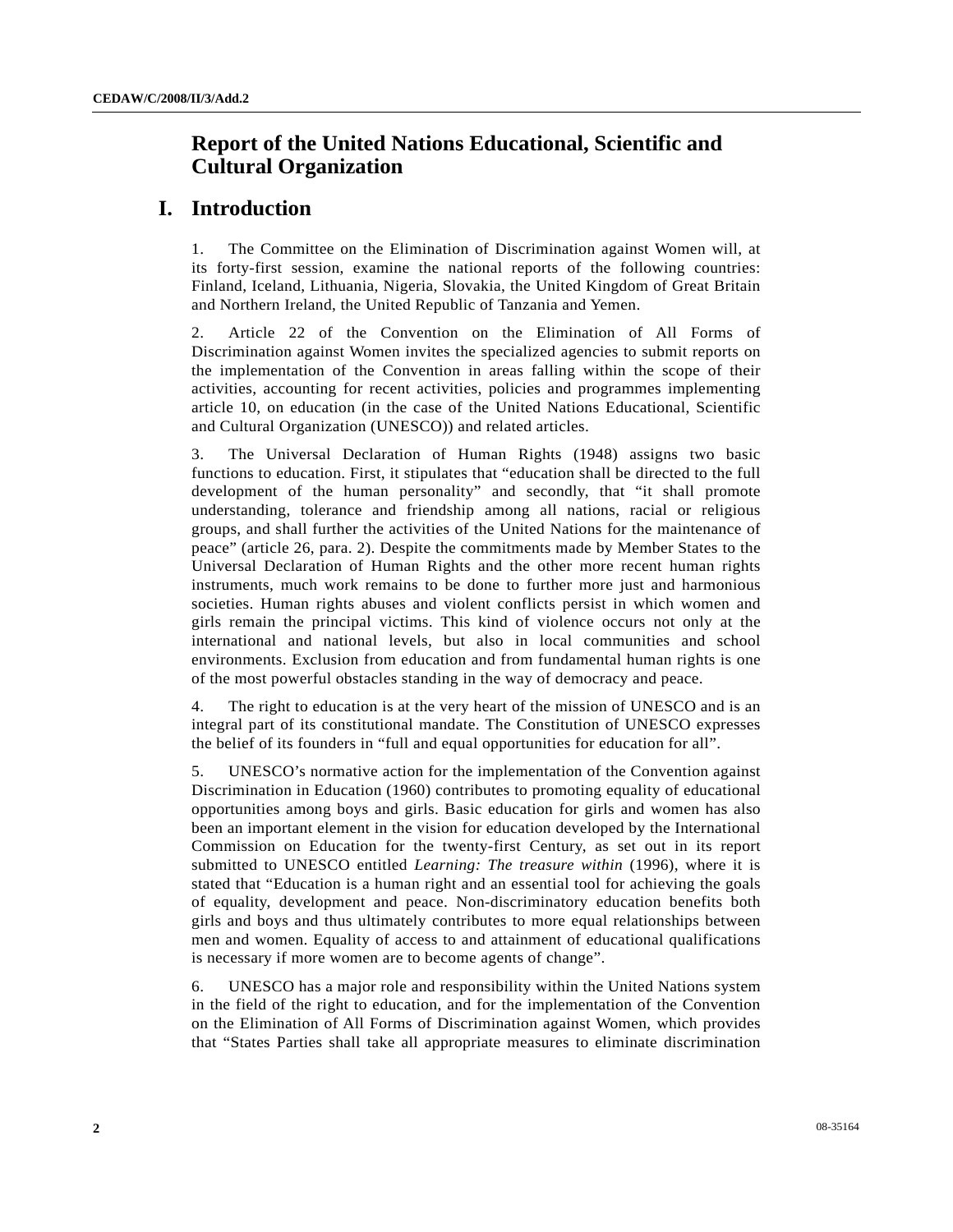against women in order to ensure to them equal rights with men in the field of education …" (article 10).

7. Section II of the present report summarizes UNESCO activities to implement the Convention on the Elimination of Discrimination against Women within the organization itself; section III presents initiatives taken to implement the Convention in the countries considered by the Committee.

# **II. UNESCO activities to implement the Convention on the Elimination of Discrimination against Women within the organization itself**

8. As a specialized agency of the United Nations, UNESCO contributes to the building of peace, the eradication of poverty, sustainable development and intercultural dialogue through education, the sciences, culture, communication and information.

9. The United Nations Educational, Scientific and Cultural Organization Division for Gender Equality, within the Bureau of Strategic Planning, is responsible for initiating, facilitating and monitoring all actions pertaining to women's empowerment, women's rights and gender equality at headquarters and in the field. The Division has over 40 gender focal points, one in each programme sector and one in almost every field office, as well as in several of the national commissions for UNESCO. The UNESCO medium-term strategy for 2008-2013, moreover, designates gender equality as one of two global priorities. This priority will be pursued through a two-pronged approach: (a) gender-specific programming; and (b) gender mainstreaming with action in all UNESCO fields of competence. UNESCO efforts to promote gender equality and women's empowerment are guided by the Beijing Platform for Action, the Convention on the Elimination of All Forms of Discrimination against Women, Security Council resolution 1325 (2000), on women and peace and security, and other resolutions and international and regional human rights instruments relevant to UNESCO areas of action.

10. UNESCO is committed to a series of actions supportive of women's empowerment, women's rights and gender equality in Member States, and contributes to the promotion of the provisions of the Convention by:

 (a) Mainstreaming gender equality issues throughout the programming cycle at all programme levels through the preparation of a results-based priority gender equality action plan for 2008-2013 to define the action envisaged by UNESCO in its fields of competence, as provided for in the programme and budget for 2008-2009, and reporting results against specific gender-relevant indicators;

 (b) Developing a monitoring and evaluation system to review UNESCO workplan documents from a women's empowerment and gender equality perspective;

 (c) Building commitment, competence and capacity for gender mainstreaming through dedicated capacity development and resources for these purposes. UNESCO has been providing mandatory gender mainstreaming training to all professional staff at headquarters and field offices through its Capacity development and training in gender mainstreaming programme, launched in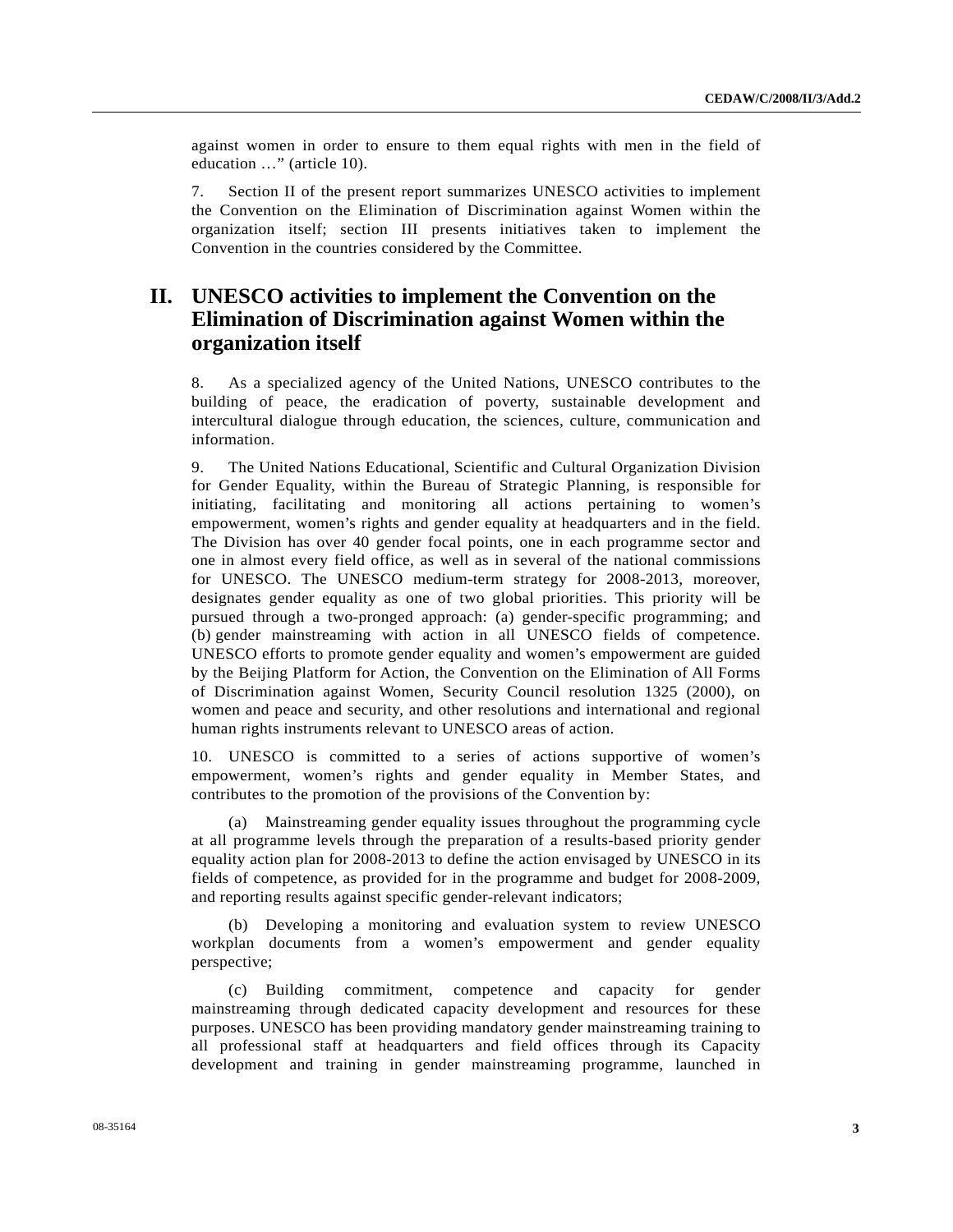September 2005. In 2008-2009, UNESCO will develop online basic gender training for new recruits and colleagues seeking refresher courses, training sessions for selected staff in sectors and central services to create a pool of gender equality resource persons, and tools and guidelines for the implementation of the priority gender equality action plan;

 (d) Developing the "Gender Equality Plus" knowledge portal to support professionals working in international cooperation and development within the specific areas of expertise of the Organization in their efforts to more effectively promote gender equality through and in their work;

 (e) Organizing regularly seminars of the UNESCO Forum on Gender Equality to bring more attention to gender equality issues in relation to UNESCO domains, and to raise awareness of the importance of promoting women's empowerment and achieving gender equality;

 (f) Reinforcing and/or restructuring the existing networks of gender focal points at headquarters, field offices and national commissions for UNESCO;

 (g) Supporting equal career opportunities for staff and appropriate working arrangements to balance work and life;

 (h) Progressively increasing the representation of women at decision-making levels within the Secretariat, to reach 50 per cent by 2015, including the development of a management programme for women staff at the P-4 and P-5 levels, a coaching programme and the inclusion of gender awareness in the Leadership and Change Management Programme offered to staff at the P-5 and above levels.

11. UNESCO also organized the following conferences and events:

 (a) Within the framework of the UNESCO Forum on Gender Equality, which focuses on various topics pertaining to women's empowerment and gender equality, a panel discussion entitled "Gender equality in the United Nations and beyond" was organized on 30 January 2008 at UNESCO headquarters. The discussion, which was set in the context of the United Nations reform agenda, focused on ongoing reforms within the United Nations system as they relate to gender equality. Present at the panel discussion were Andrei Abramov, Special Assistant to the Special Adviser on Gender Issues and Advancement of Women, Office of the Special Adviser to the Secretary-General on Gender Issues and Advancement of Women, Mayra Buvinic, Sector Director for Gender and Development, Poverty Reduction and Economic Management Network, of the World Bank, Osnat Lubrani, the United Nations Development Fund for Women Regional Programme Director for Central and Eastern Europe, and Thokozile Ruzvidzo, Officer-in-Charge of the African Centre for Gender and Social Development, Economic Commission for Africa;

 (b) From 10 to 25 March 2008, a series of activities were organized to celebrate International Women's Day. In line with the United Nations official theme for International Women's Day 2008, "Investing in women and girls", an international round table on the theme "Gender equality: make it your business!" took place on 10 March 2008. The round table debate brought together fundraisers, businesswomen and businessmen, and high-level philanthropists who draw on their wealth to support and undertake initiatives in favour of women's empowerment and gender equality, and who bear a strong conviction for the advancement of this cause,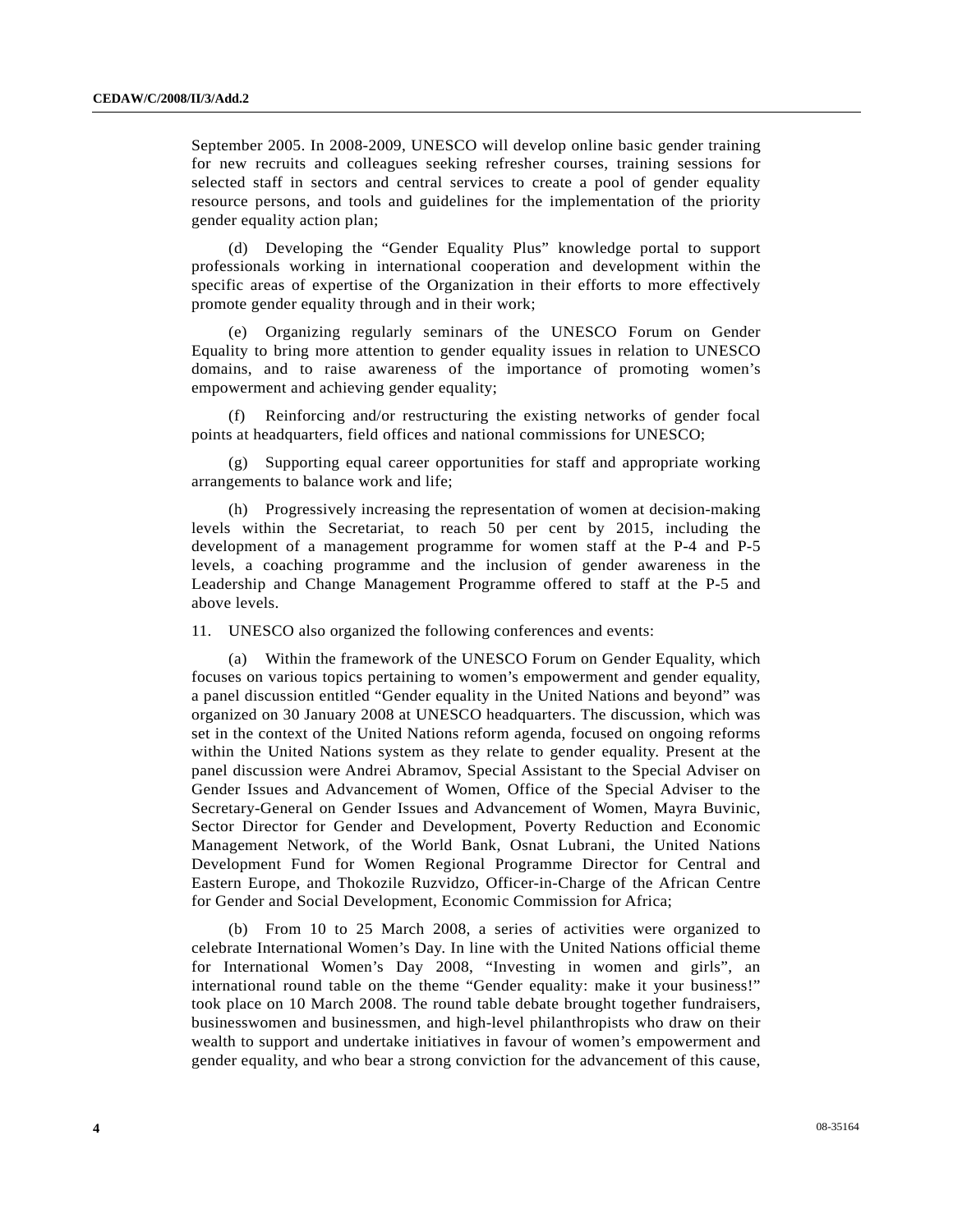such as Sigrid Rausing, a publisher, anthropologist and founder of the Sigrid Rausing Trust, which provides grants in the field of women's rights, among others; Sandra Reichel, the Director of the Generali Ladies Linz, an annual women's tennis tournament held in Austria, who is actively involved in supporting the UNESCO-Sony Ericsson Women's Tennis Association Tour Partnership for Gender Equality; and Paola Gianturco, former businesswoman and public relations executive, who today works as a philanthropist and photojournalist, documenting women's lives in countries around the world. Another activity was the screening of the documentary *Mutilations, Women's Cries*, by the French-Gabonese association Kerciné in collaboration with the World Health Organization. The documentary, which focused on the struggle to eliminate the practice of female genital mutilation in Africa, Latin America and Asia, was screened within the framework of the launching, at the 52nd session of the Commission on the Status of Women, of the interagency statement on the elimination of female genital mutilation, which was signed by UNESCO in 2007. Besides these events, an Ivorian concert and several exhibitions were also organized as a contribution to women's artistic expressions, creativity and performances;

 (c) Since the launch in May 2007 of the landmark global partnership between UNESCO and the Sony Ericsson WTA Tour to further gender equality and promote women's leadership in all spheres of society, a substantial amount of funds have been raised and a series of programmes has been established. The tennis players Venus Williams of the United States of America, Tatiana Golovin of France and Jie Cheng of China were appointed "Promoters of gender equality" under the partnership with another announcement expected during the forthcoming Roland Garros Tournament in Paris in May and June. Furthermore, in February 2008, on the occasion of Canara Bank Bangalore Open '08 in India, a donation of \$100,000 was announced to enable the establishment of a new partnership programme in India, which will join previously announced programmes in Cameroon, Liberia, China, Jordan and the Dominican Republic.

# **III. Measures taken by UNESCO to implement the provisions of the Convention on the Elimination of Discrimination against Women in the countries to be considered at the forty-first session**

## **A. Longitudinal and comparative gender-parity educational statistics for all countries reporting for the forty-first session**

12. Tables 1-5 present data on the gross enrolment ratio at the primary, secondary and tertiary levels, by country and by region. Table 4 shows the percentage of female students at the pre-primary, primary, secondary and tertiary levels, also by country and by region.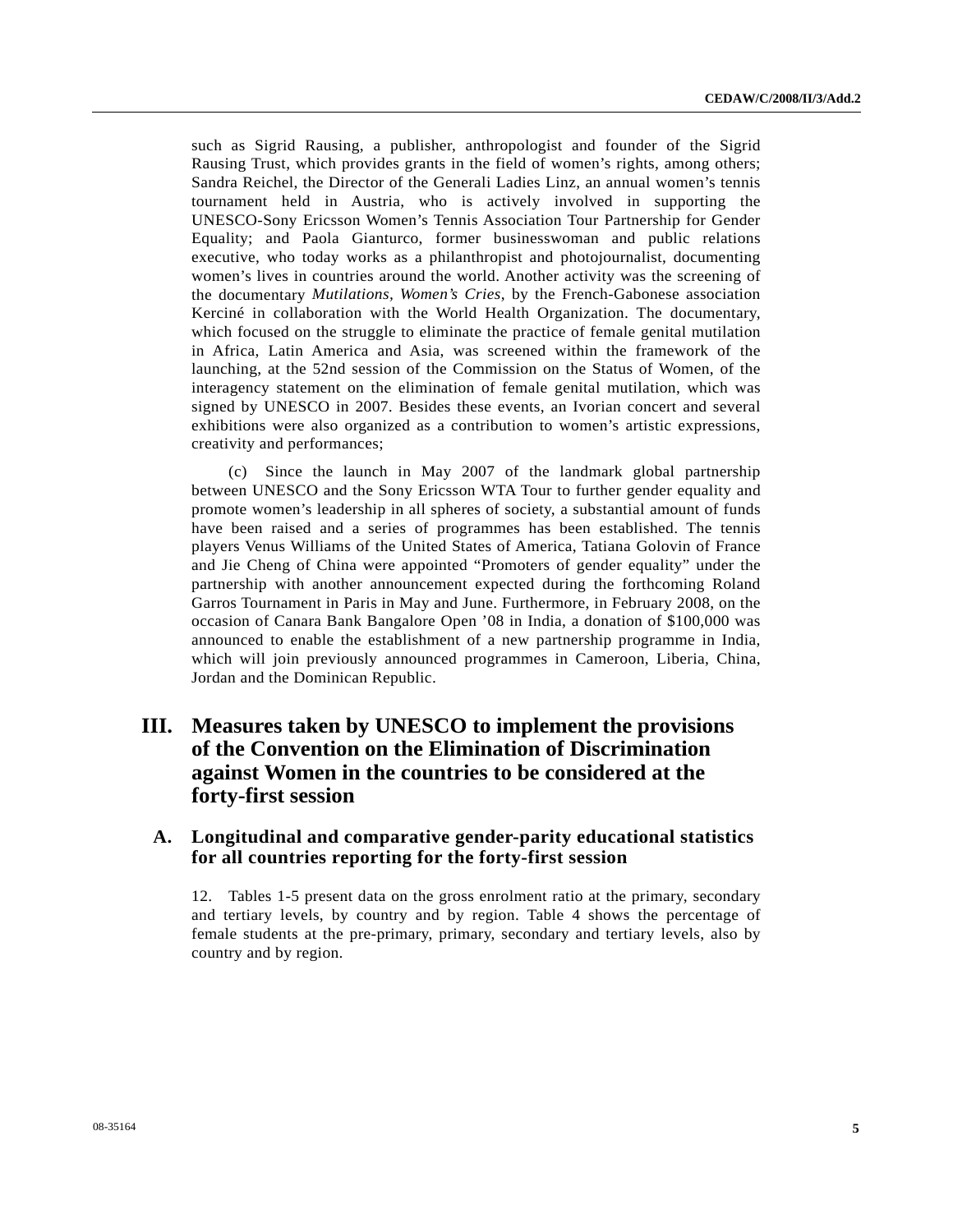**6** 

| Data (percentage)                                           |      | Gross enrolment ratio, Primary<br>Female |                        |      | Gross enrolment ratio, Primary<br>Male |                      |      | Gross enrolment ratio, Primary<br>Total |                        |      | Gender parity index for<br>gross enrolment ratio,<br>Primary |                                                   |
|-------------------------------------------------------------|------|------------------------------------------|------------------------|------|----------------------------------------|----------------------|------|-----------------------------------------|------------------------|------|--------------------------------------------------------------|---------------------------------------------------|
| Year                                                        | 2004 | 2005                                     | 2006                   | 2004 | 2005                                   | 2006                 | 2004 | 2005                                    | 2006                   | 2004 | 2005                                                         | 2006                                              |
| Country                                                     |      |                                          |                        |      |                                        |                      |      |                                         |                        |      |                                                              |                                                   |
| Yemen                                                       | 71   | 74                                       | $\ddotsc$              | 100  | 100                                    | $\ddotsc$            | 86   | 87                                      | $\ddotsc$              | 0.71 | 0.74                                                         | $\ddot{\phantom{a}}$                              |
| Lithuania                                                   | 96   | 94                                       | $\ddot{\phantom{a}}$   | 97   | 95                                     | $\ddotsc$            | 96   | 94                                      | $\ddot{\phantom{a}}$   | 0.99 | 0.99                                                         | $\ddotsc$                                         |
| Slovakia                                                    | 99   | 98                                       | $\ddotsc$              | 100  | 100                                    | $\ddotsc$            | 99   | 99                                      | $\ddot{\phantom{a}}$   | 0.98 | 0.98                                                         | $\ddotsc$                                         |
| Finland                                                     | 100  | 99                                       | $\ddotsc$              | 101  | 100                                    | $\ddots$             | 101  | 100                                     | $\ddotsc$              | 0.99 | 0.99                                                         | $\ddotsc$                                         |
| Iceland                                                     | 97   | 97                                       | $\ddotsc$              | 100  | 100                                    | $\ddotsc$            | 99   | 98                                      | $\ddotsc$              | 0.98 | 0.97                                                         | $\ddotsc$                                         |
| United Kingdom                                              | 106  | 107                                      | $\ddotsc$              | 106  | 107                                    | $\ddots$             | 106  | 107                                     | $\ddot{\phantom{a}}$   | 1.00 | 1.00                                                         | $\ddotsc$                                         |
| Nigeria                                                     | 84   | 87                                       | $\ddotsc$              | 102  | 105                                    | $\ddotsc$            | 93   | 96                                      | $\ddotsc$              | 0.83 | 0.83                                                         | $\ddot{\phantom{0}}$                              |
|                                                             |      |                                          |                        |      |                                        |                      |      |                                         |                        |      |                                                              |                                                   |
| United Republic of Tanzania<br>B. Data aggregated by region | 101  | 105                                      | 109                    | 105  | 109                                    | 112                  | 103  | 107                                     | 110                    | 0.96 | 0.96                                                         |                                                   |
| Data (percentage)                                           |      | Gross enrolment ratio, Primary<br>Female |                        |      | Gross enrolment ratio, Primary<br>Male |                      |      | Gross enrolment ratio, Primary<br>Total |                        |      | Gender parity index for<br>gross enrolment ratio,<br>Primary |                                                   |
| Year                                                        | 2004 | 2005                                     | 2006                   | 2004 | 2005                                   | 2006                 | 2004 | 2005                                    | 2006                   | 2004 | 2005                                                         |                                                   |
| Region                                                      |      |                                          |                        |      |                                        |                      |      |                                         |                        |      |                                                              |                                                   |
| <b>Arab States</b>                                          | 91   | 91                                       | $\ddot{\phantom{a}}$   | 100  | 101                                    | $\ddot{\phantom{a}}$ | 96   | 96                                      | $\ddot{\phantom{a}}$ . | 0.90 | 0.90                                                         |                                                   |
| Central and Eastern Europe                                  | 100  | 102                                      | $\ddotsc$              | 103  | 105                                    | $\ddot{\phantom{a}}$ | 102  | 104                                     | $\ddot{\phantom{a}}$   | 0.97 | 0.98                                                         | 0.97<br>2006<br>$\ddot{\phantom{a}}$<br>$\ddotsc$ |
| North America and Western<br>Europe                         | 100  | 101                                      | $\ddot{\phantom{a}}$ . | 102  | 102                                    | $\ddotsc$            | 101  | 102                                     | $\ddotsc$              | 0.98 | 0.99                                                         | $\ddot{\phantom{a}}$                              |

| Data (percentage)                   | Gross enrolment ratio, Primary<br>Female |      |           |      | Gross enrolment ratio, Primary<br>Male |           |      | Gross enrolment ratio, Primary<br>Total |                      |      | Gender parity index for<br>gross enrolment ratio,<br>Primary |      |  |
|-------------------------------------|------------------------------------------|------|-----------|------|----------------------------------------|-----------|------|-----------------------------------------|----------------------|------|--------------------------------------------------------------|------|--|
| Year                                | 2004                                     | 2005 | 2006      | 2004 | 2005                                   | 2006      | 2004 | 2005                                    | 2006                 | 2004 | 2005                                                         | 2006 |  |
| Region                              |                                          |      |           |      |                                        |           |      |                                         |                      |      |                                                              |      |  |
| Arab States                         | 91                                       | 91   | $\cdot$ . | 100  | 101                                    | $\cdot$ . | 96   | 96                                      | $\cdot$ .            | 0.90 | 0.90                                                         |      |  |
| Central and Eastern Europe          | 100                                      | 102  | $\cdot$ . | 103  | 105                                    | $\cdot$ . | 102  | 104                                     | $\cdot$ .            | 0.97 | 0.98                                                         |      |  |
| North America and Western<br>Europe | 100                                      | 101  | $\cdot$ . | 102  | 102                                    | $\cdot$ . | 101  | 102                                     | $\cdot$ .            | 0.98 | 0.99                                                         |      |  |
| Sub-Saharan Africa                  | 86                                       | 89   | $\ddotsc$ | 98   | 101                                    | $\ddotsc$ | 92   | 95                                      | $\ddot{\phantom{0}}$ | 0.87 | 0.88                                                         |      |  |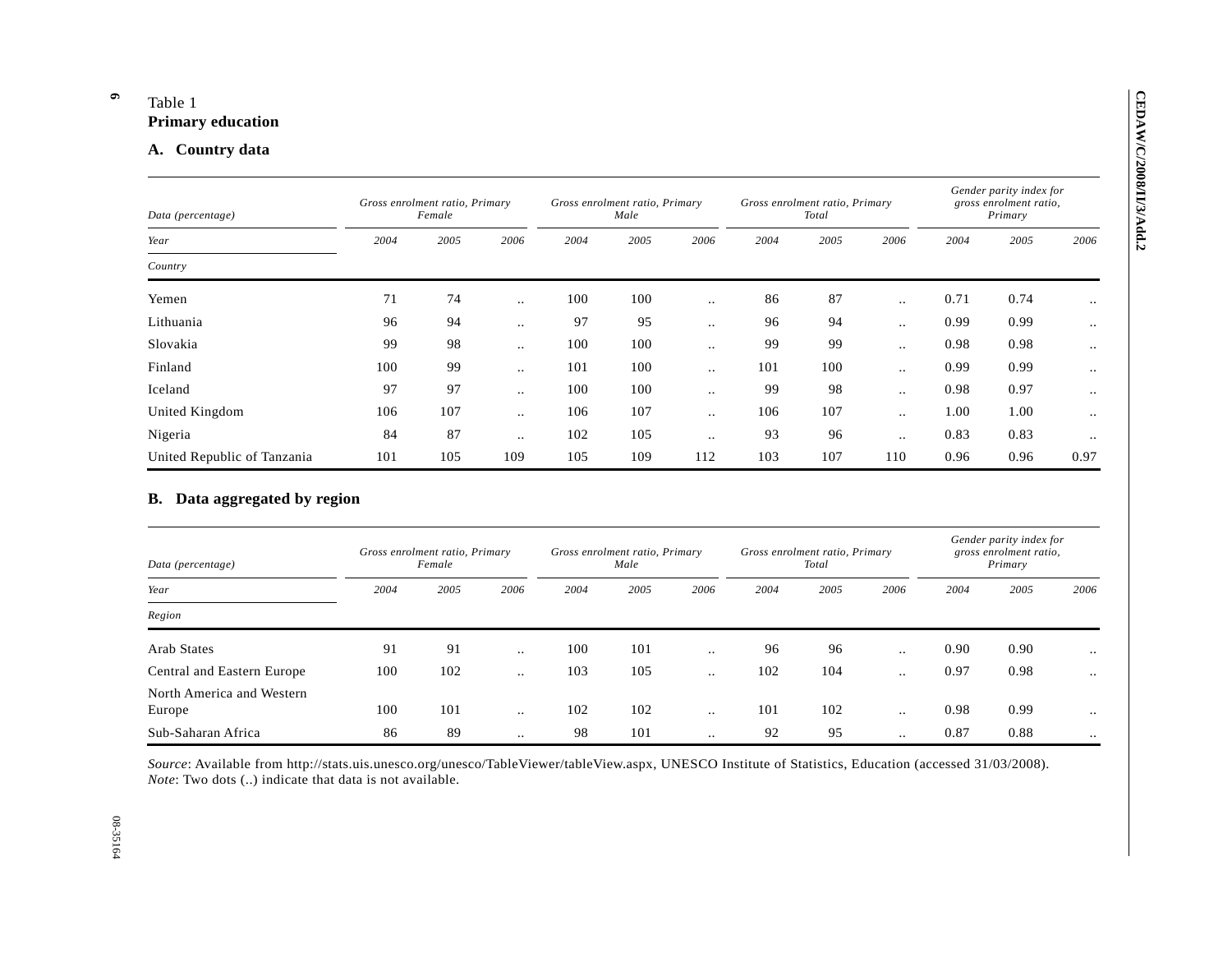#### Table 2 **Secondary education**

### **A. Country data**

| Data (percentage)           |           | Gross enrolment ratio, Secondary,<br>All programmes<br>Female |           |      | Gross enrolment ratio, Secondary,<br>All programmes<br>Male |               | Gross enrolment ratio, Secondary, | All programmes<br>Total |           |           | Gender parity index for<br>gross enrolment ratio,<br>Secondary, All programmes |               |
|-----------------------------|-----------|---------------------------------------------------------------|-----------|------|-------------------------------------------------------------|---------------|-----------------------------------|-------------------------|-----------|-----------|--------------------------------------------------------------------------------|---------------|
| Year                        | 2004      | 2005                                                          | 2006      | 2004 | 2005                                                        | 2006          | 2004                              | 2005                    | 2006      | 2004      | 2005                                                                           | 2006          |
| Country                     |           |                                                               |           |      |                                                             |               |                                   |                         |           |           |                                                                                |               |
| Yemen                       | 30        | 30                                                            | $\ddotsc$ | 63   | 61                                                          | $\ddotsc$     | 47                                | 46                      | $\ddotsc$ | 0.48      | 0.49                                                                           | $\cdot \cdot$ |
| Lithuania                   | 100       | 100                                                           | $\ddotsc$ | 100  | 100                                                         | $\ddotsc$     | 100                               | 100                     | $\ddotsc$ | 0.99      | 1.00                                                                           | $\ddotsc$     |
| Slovakia                    | 96        | 97                                                            | $\ddotsc$ | 95   | 96                                                          |               | 96                                | 96                      | $\ddotsc$ | 1.01      | 1.01                                                                           | $\ddotsc$     |
| Finland                     | 112       | 114                                                           | $\ddotsc$ | 107  | 109                                                         | $\ddotsc$     | 110                               | 111                     | $\ddotsc$ | 1.05      | 1.04                                                                           | $\ddotsc$     |
| Iceland                     | 109       | 110                                                           | $\ddotsc$ | 106  | 108                                                         |               | 108                               | 109                     | $\ddotsc$ | 1.03      | 1.02                                                                           | $\ddotsc$     |
| United Kingdom              | 106       | 106                                                           | $\ddotsc$ | 103  | 104                                                         | $\cdot \cdot$ | 105                               | 105                     | $\ddotsc$ | 1.02      | 1.03                                                                           | $\ddotsc$     |
| Nigeria                     | 29        | 29                                                            | $\ddotsc$ | 37   | 36                                                          |               | 33                                | 32                      | $\ddotsc$ | 0.79      | 0.82                                                                           | $\ddotsc$     |
| United Republic of Tanzania | $\ddotsc$ | $\cdot$ .                                                     | $\cdot$ . |      | $\ddotsc$                                                   |               | $\cdot \cdot$                     | $\ddotsc$               | $\ddotsc$ | $\cdot$ . | $\ddotsc$                                                                      |               |

### **B. Data aggregated by region**

| Data (percentage)                   | Gross enrolment ratio, Secondary,<br>All programmes<br>Female |           |           |            | Gross enrolment ratio, Secondary,<br>All programmes<br>Male |           |         | Gross enrolment ratio, Secondary,<br>All programmes<br>Total |           | Gender parity index for<br>gross enrolment ratio,<br>Secondary, All programmes |             |           |
|-------------------------------------|---------------------------------------------------------------|-----------|-----------|------------|-------------------------------------------------------------|-----------|---------|--------------------------------------------------------------|-----------|--------------------------------------------------------------------------------|-------------|-----------|
| Year                                | 2004                                                          | 2005      | 2006      | 2004       | 2005                                                        | 2006      | 2004    | 2005                                                         | 2006      | 2004                                                                           | 2005        | 2006      |
| Region                              |                                                               |           |           |            |                                                             |           |         |                                                              |           |                                                                                |             |           |
| <b>Arab States</b>                  | 65                                                            | 65        | $\cdot$ . | 71         | 71                                                          | $\ddotsc$ | 68      | 68                                                           | $\cdot$ . | 0.91                                                                           | 0.91        |           |
| Central and Eastern Europe          | 89                                                            | 87        | $\cdot$ . | 93         | 91                                                          | $\cdot$ . | 91      | 89                                                           | $\cdot$ . | 0.96                                                                           | 0.96        | $\ddotsc$ |
| North America and Western<br>Europe | 101                                                           | 102       | $\cdot$ . | 100        | 101                                                         | $\cdot$ . | 101     | 101                                                          | $\cdot$ . | 1.01                                                                           | 1.01        | $\cdot$ . |
| Sub-Saharan Africa                  | (**) 27                                                       | $(**) 28$ | $\ddotsc$ | 34<br>(**) | $(**)$ 35                                                   | $\cdot$ . | (**) 31 | $(**)$ 31                                                    | $\ddotsc$ | $(**)$ 0.78                                                                    | $(**)$ 0.79 |           |

*Source*: Available from http://stats.uis.unesco.org/unesco/TableViewer/tableView.aspx, UNESCO Institute of Statistics, Education (accessed 31/03/2008). *Note*: Two dots (..) indicate that data is not available.

Two asterisks (\*\*) indicate that the figures are estimates from the UNESCO Institute of Statistics (UIS).

# 08-35164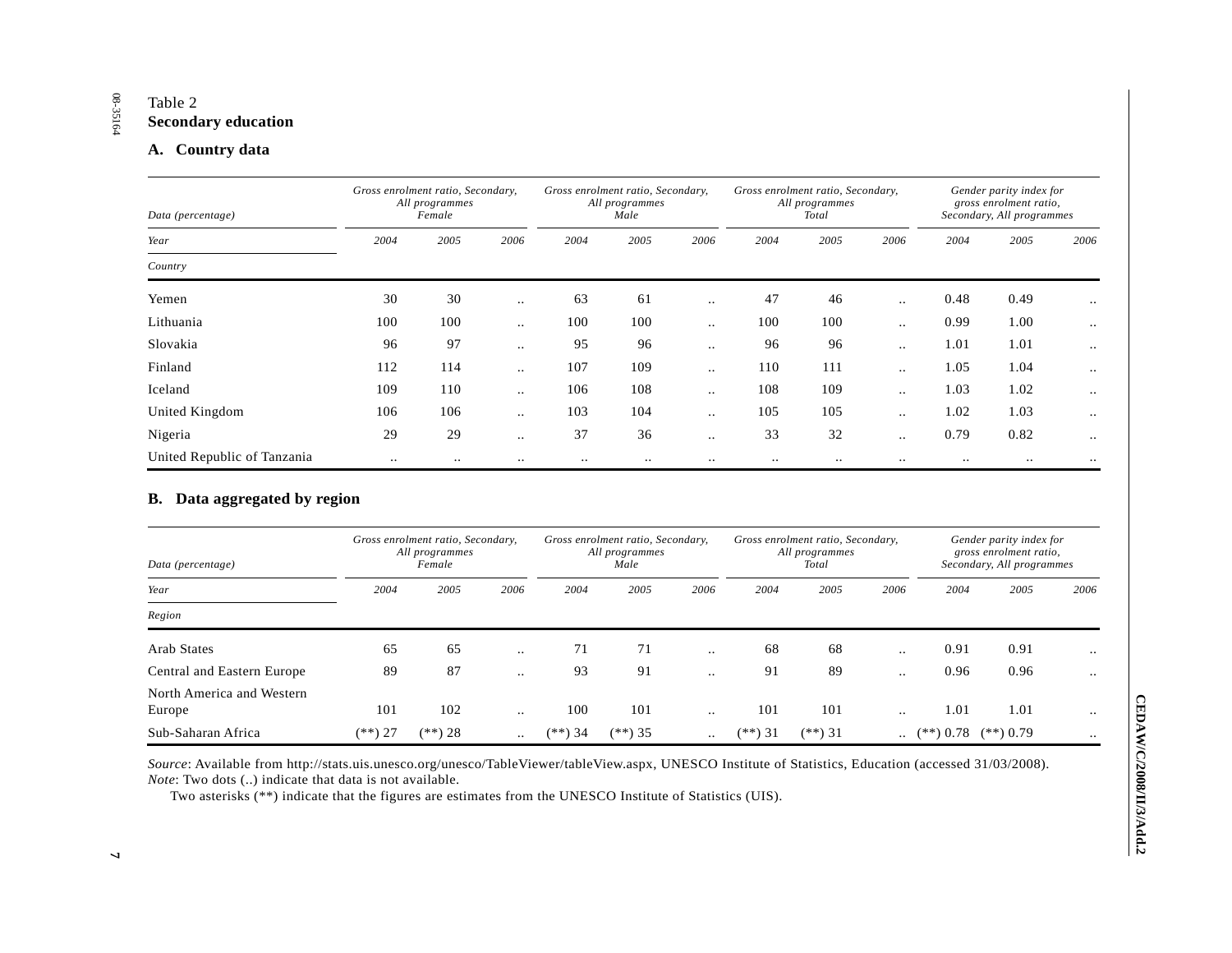**8** 

| Data (percentage)                                           |              | Gross enrolment ratio,<br>ISCED 5 and 6,<br>Female |           |                | Gross enrolment ratio,<br>ISCED 5 and 6,<br>Male |                      |      | Gross enrolment ratio,<br>ISCED 5 and 6,<br>Total |                        |                         | Gender parity index for<br>gross enrolment ratio,<br>Tertiary |                      |
|-------------------------------------------------------------|--------------|----------------------------------------------------|-----------|----------------|--------------------------------------------------|----------------------|------|---------------------------------------------------|------------------------|-------------------------|---------------------------------------------------------------|----------------------|
| Year                                                        | 2004         | 2005                                               | 2006      | 2004           | 2005                                             | 2006                 | 2004 | 2005                                              | 2006                   | 2004                    | 2005                                                          | 2006                 |
| Country                                                     |              |                                                    |           |                |                                                  |                      |      |                                                   |                        |                         |                                                               |                      |
| Yemen                                                       | 5            | 5                                                  | $\ddotsc$ | 13             | 14                                               | $\ddotsc$            | 9    | 9                                                 | $\ddotsc$              | 0.38                    | 0.37                                                          | $\ddot{\phantom{a}}$ |
| Lithuania                                                   | 89           | 94                                                 | $\ddotsc$ | 58             | 60                                               | $\ddotsc$            | 73   | 76                                                | $\ddotsc$              | 1.55                    | 1.56                                                          | $\ddot{\phantom{a}}$ |
| Slovakia                                                    | 40           | 46                                                 | $\ddotsc$ | 33             | 36                                               | $\ddots$             | 36   | 41                                                | $\ddot{\phantom{a}}$ . | 1.23                    | 1.29                                                          | $\ddotsc$            |
| Finland                                                     | 98           | 101                                                | $\ddotsc$ | 82             | 83                                               | $\ddot{\phantom{a}}$ | 90   | 92                                                | $\ddot{\phantom{a}}$ . | 1.20                    | 1.21                                                          | $\ddotsc$            |
| Iceland                                                     | 90           | 93                                                 | $\ddotsc$ | 48             | 49                                               | $\ddotsc$            | 68   | 70                                                | $\ddotsc$              | 1.87                    | 1.91                                                          | $\ddot{\phantom{a}}$ |
| United Kingdom                                              | 69           | 69                                                 | $\ddots$  | 51             | 50                                               | $\ddotsc$            | 60   | 59                                                | $\ddotsc$              | 1.37                    | 1.39                                                          | $\ddot{\phantom{a}}$ |
|                                                             |              |                                                    |           |                |                                                  |                      |      |                                                   |                        |                         |                                                               |                      |
| Nigeria                                                     | 7            | $\ddot{\phantom{a}}$ .                             | $\ddotsc$ | 13             | $\ddots$                                         | $\ddot{\phantom{a}}$ | 10   | $\ldots$                                          | $\ddotsc$              | 0.53                    | $\ddotsc$                                                     | $\ddotsc$            |
| United Republic of Tanzania<br>B. Data aggregated by region | $\mathbf{1}$ | $(**)$ 1                                           | $\ddots$  | $\overline{2}$ | $(**)$ 2                                         | $\sim$               | 1    | $(**) 1$                                          | $\ddotsc$              |                         | $0.41$ (**) $0.48$                                            |                      |
| Data (percentage)                                           |              | Gross enrolment ratio,<br>ISCED 5 and 6<br>Female  |           |                | Gross enrolment ratio,<br>ISCED 5 and 6<br>Male  |                      |      | Gross enrolment ratio,<br>ISCED 5 and 6<br>Total  |                        |                         | Gender parity index for<br>gross enrolment ratio,<br>Tertiary |                      |
| Year                                                        | 2004         | 2005                                               | 2006      | 2004           | 2005                                             | 2006                 | 2004 | 2005                                              | 2006                   | 2004                    | 2005                                                          | 2006                 |
| Region                                                      |              |                                                    |           |                |                                                  |                      |      |                                                   |                        |                         |                                                               |                      |
| <b>Arab States</b>                                          | $(**)$ 20    | $(**) 22$                                          | $\ddotsc$ | $(**)$ 22      | $(**) 22$                                        | $\ddot{\phantom{a}}$ | 21   | 22                                                | $\ddot{\phantom{a}}$   | $(**)$ 0.95 $(**)$ 1.00 |                                                               |                      |
| Central and Eastern Europe                                  | 60           | 63                                                 | $\ddotsc$ | 48             | 50                                               | $\ddotsc$            | 54   | 57                                                | $\ddotsc$              | 1.25                    | 1.26                                                          | $\ddot{\phantom{a}}$ |
| North America and Western<br>Europe                         | 79           | 80                                                 | $\ddotsc$ | 60             | 60                                               | $\sim$               | 69   | 70                                                | $\ddot{\phantom{a}}$ . | 1.31                    | 1.32                                                          | $\ddot{\phantom{a}}$ |

| Data (percentage)                   | Gross enrolment ratio,<br>$ISCED$ 5 and 6<br>Female |           |           |           | Gross enrolment ratio,<br>ISCED 5 and 6<br>Male |               |      | Gross enrolment ratio,<br>$ISCED$ 5 and 6<br>Total |                      |             | Gender parity index for<br>gross enrolment ratio,<br>Tertiary |           |  |
|-------------------------------------|-----------------------------------------------------|-----------|-----------|-----------|-------------------------------------------------|---------------|------|----------------------------------------------------|----------------------|-------------|---------------------------------------------------------------|-----------|--|
| Year                                | 2004                                                | 2005      | 2006      | 2004      | 2005                                            | 2006          | 2004 | 2005                                               | 2006                 | 2004        | 2005                                                          | 2006      |  |
| Region                              |                                                     |           |           |           |                                                 |               |      |                                                    |                      |             |                                                               |           |  |
| Arab States                         | $(**)$ 20                                           | $(**) 22$ | $\ddotsc$ | $(**) 22$ | $(**)$ 22                                       | $\cdot \cdot$ | 21   | 22                                                 | $\ddotsc$            | $(**)$ 0.95 | $(**)$ 1.00                                                   | $\ddotsc$ |  |
| Central and Eastern Europe          | 60                                                  | 63        | $\cdot$ . | 48        | 50                                              | $\cdot$ .     | 54   | 57                                                 | $\cdot$ .            | 1.25        | 1.26                                                          | $\ddotsc$ |  |
| North America and Western<br>Europe | 79                                                  | 80        | $\cdot$ . | 60        | 60                                              | $\ddotsc$     | 69   | 70                                                 | $\ddot{\phantom{a}}$ | 1.31        | 1.32                                                          | $\ddotsc$ |  |
| Sub-Saharan Africa                  | 4                                                   | $(**)$ 4  | $\ddotsc$ | 6         | $(**) 6$                                        | $\ddotsc$     | 5    | $(**)$ 5                                           | $\ddotsc$            | 0.61        | $(**)$ 0.61                                                   | $\ddotsc$ |  |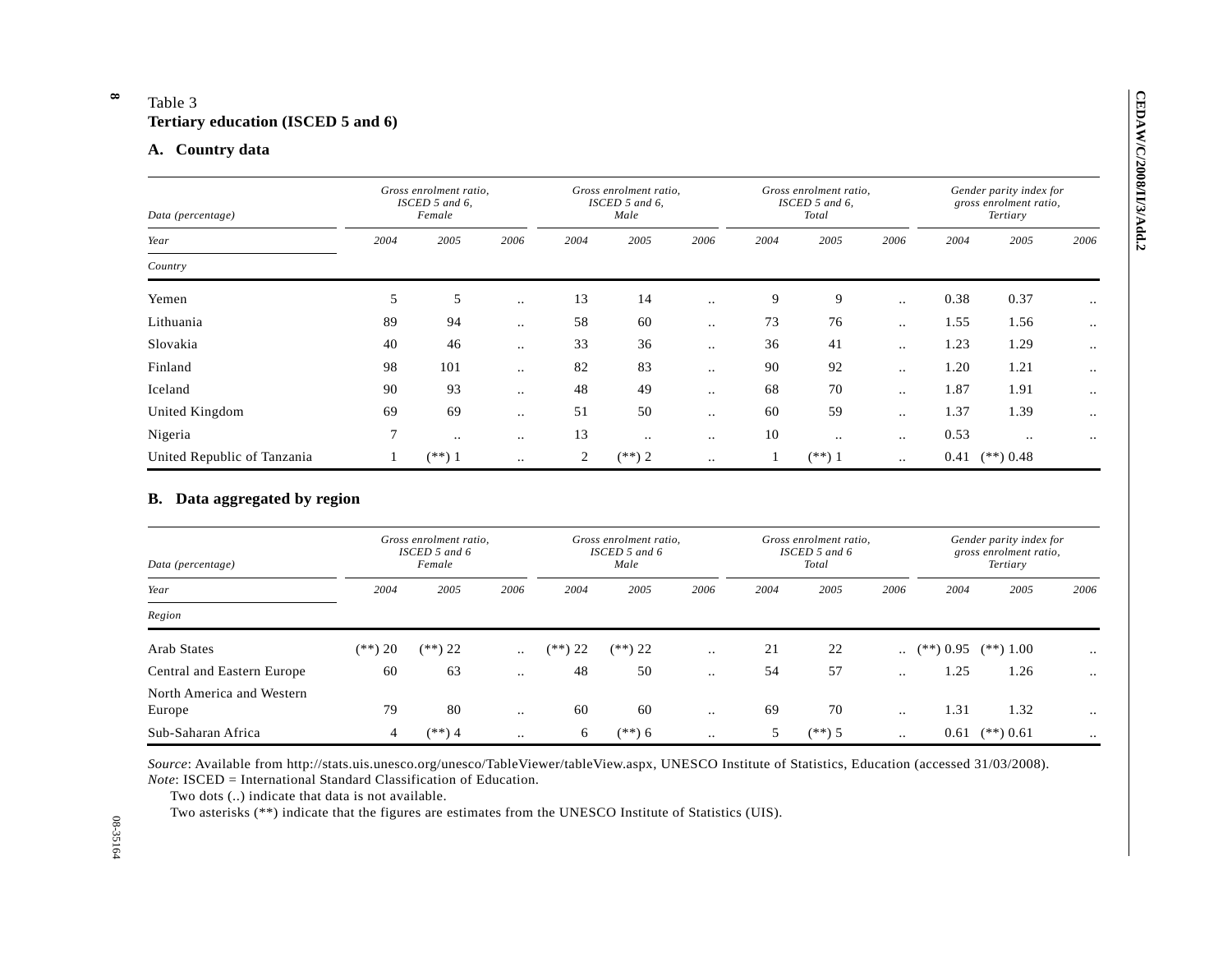# Table 4 **Percentage of female students: pre-primary, primary, secondary and tertiary**

### **A. Country data**

| Data                        | Percentage of female students,<br>Total secondary,<br>All programmes |           |               |      | Percentage of female students,<br>Pre-primary |           |      | Percentage of female students,<br>Primary |           |      | Percentage of female students,<br>Total tertiary |               |
|-----------------------------|----------------------------------------------------------------------|-----------|---------------|------|-----------------------------------------------|-----------|------|-------------------------------------------|-----------|------|--------------------------------------------------|---------------|
| Year                        | 2004                                                                 | 2005      | 2006          | 2004 | 2005                                          | 2006      | 2004 | 2005                                      | 2006      | 2004 | 2005                                             | 2006          |
| Country                     |                                                                      |           |               |      |                                               |           |      |                                           |           |      |                                                  |               |
| Yemen                       | 31                                                                   | 32        | $\cdot \cdot$ | 46   | 45                                            |           | 40   | 42                                        | $\ddotsc$ | 26   | 26                                               | $\cdot$ .     |
| Lithuania                   | 49                                                                   | 49        | $\ddotsc$     | 48   | 48                                            | $\ddotsc$ | 49   | 49                                        | $\ddotsc$ | 60   | 60                                               | $\ddotsc$     |
| Slovakia                    | 49                                                                   | 49        | $\ddotsc$     | 48   | 48                                            | $\ddotsc$ | 48   | 48                                        | $\ddotsc$ | 54   | 55                                               | $\ddotsc$     |
| Finland                     | 50                                                                   | 50        | $\ddotsc$     | 49   | 49                                            | $\ddotsc$ | 49   | 49                                        | $\ddotsc$ | 53   | 54                                               | $\ddotsc$     |
| Iceland                     | 50                                                                   | 49        | $\ddotsc$     | 49   | 49                                            | $\ddotsc$ | 48   | 48                                        | $\ddotsc$ | 65   | 65                                               | $\cdot$ .     |
| United Kingdom              | 49                                                                   | 49        | $\ddotsc$     | 49   | 49                                            |           | 49   | 49                                        | $\ddotsc$ | 57   | 57                                               | $\ddotsc$     |
| Nigeria                     | 44                                                                   | 45        | $\ddotsc$     | 49   | $\bullet$ .                                   | $\cdot$ . | 45   | 45                                        | $\ddotsc$ | 35   |                                                  | $\cdot \cdot$ |
| United Republic of Tanzania | $\ddotsc$                                                            | $\cdot$ . | $\ddotsc$     | 50   | 50                                            | 50        | 49   | 49                                        | 49        | 29   | $(**)$ 32                                        | $\cdot \cdot$ |

### **B. Data aggregated by region**

| Data                                |           | Percentage of female students,<br>Total secondary,<br>All programmes |           |         | Percentage of female students,<br>Pre-primary |           | Percentage of female students,<br>Primary |           |           |           | Percentage of female students,<br>Total tertiary |           |  |
|-------------------------------------|-----------|----------------------------------------------------------------------|-----------|---------|-----------------------------------------------|-----------|-------------------------------------------|-----------|-----------|-----------|--------------------------------------------------|-----------|--|
| Year                                | 2004      | 2005                                                                 | 2006      | 2004    | 2005                                          | 2006      | 2004                                      | 2005      | 2006      | 2004      | 2005                                             | 2006      |  |
| Region                              |           |                                                                      |           |         |                                               |           |                                           |           |           |           |                                                  |           |  |
| Arab States                         | 47        | $(**)$ 47                                                            | $\ddotsc$ | 46      | 46                                            | $\ddotsc$ | $(**)$ 47                                 | $(**)$ 47 | $\ddotsc$ | $(**) 48$ | $(**)$ 49                                        |           |  |
| Central and Eastern Europe          | 48        | 48                                                                   | $\cdot$ . | 47      | 48                                            | $\cdot$ . | 48                                        | 48        | $\cdot$ . | 55        | 55                                               | $\ddotsc$ |  |
| North America and Western<br>Europe | 49        | 49                                                                   | $\cdot$ . | 48      | 48                                            | $\ddotsc$ | 48                                        | 49        | $\cdot$ . | 56        | 56                                               | $\ddotsc$ |  |
| Sub-Saharan Africa                  | $(**)$ 43 | $(**)$ 44                                                            | $\ddotsc$ | (**) 49 | $(**)$ 49                                     | $\cdot$ . | 46                                        | 47        | $\ddotsc$ | 38        | $(**)$ 38                                        | $\cdot$ . |  |

*Source*: Available from http://stats.uis.unesco.org/unesco/TableViewer/tableView.aspx, UNESCO Institute of Statistics, Education (accessed 31/03/2008). *Note*: Two dots (..) indicate that data is not available.

Two asterisks (\*\*) indicate that the figures are estimates from the UNESCO Institute of Statistics (UIS).

# 08-35164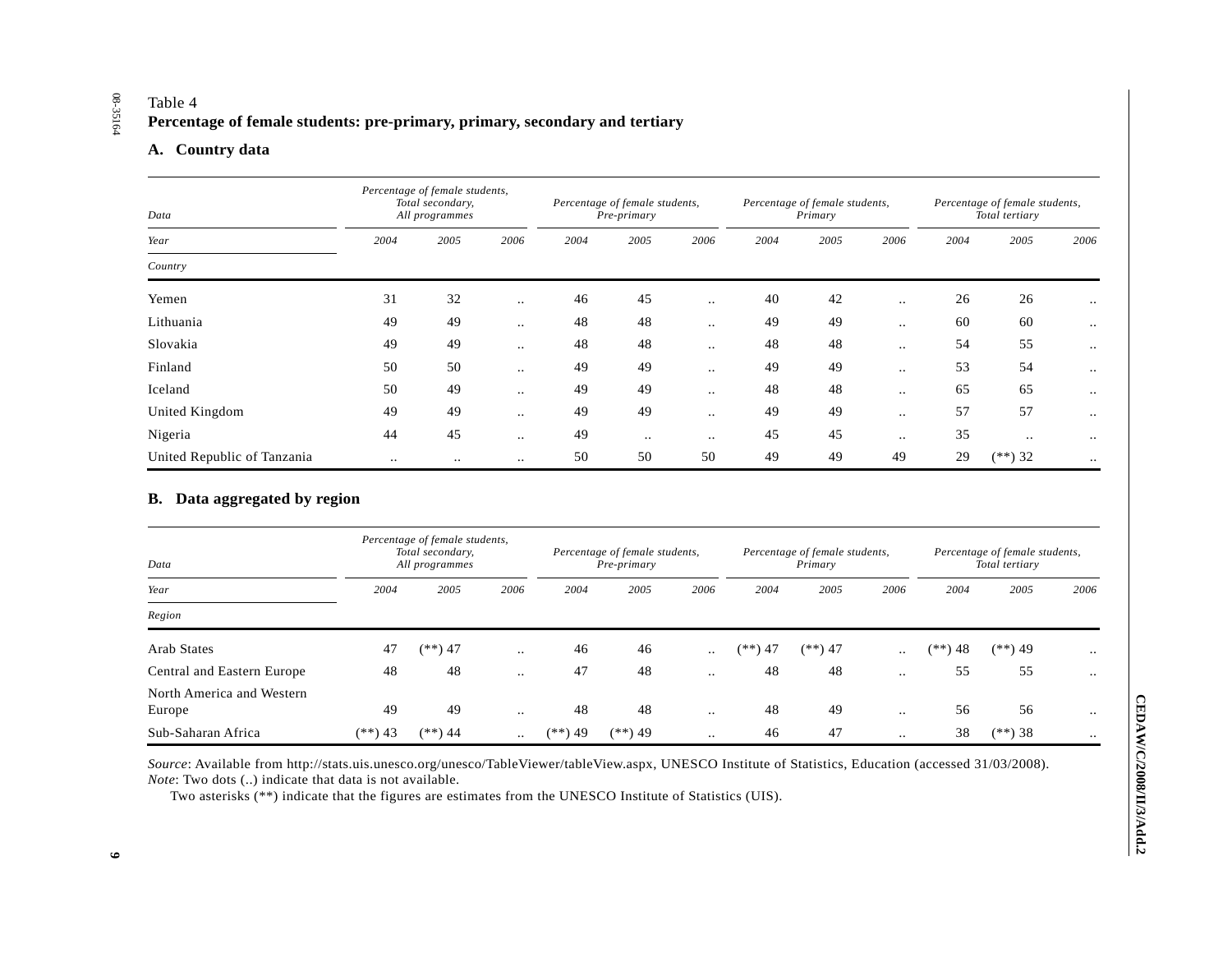# **B. Country-specific reports: UNESCO initiatives and projects**

#### **Finland**

13. Finland joined UNESCO on 10 October 1956.

#### **Education**

14. Eight schools in Finland participate in the UNESCO Associated Schools Projects Network (ASPnet), which was launched in 1953 (the network includes over 7,983 educational institutions, ranging from preschool education to teacher training in 175 countries). The Associated Schools commit to promoting the ideals of UNESCO by conducting pilot projects in favour of better preparing children and young women and men to meet effectively the challenges of an increasingly complex and interdependent world. The new ASPnet Strategy and Plan of Action (2004-2009) places emphasis on reinforcing the four pillars of Learning for the 21st Century (learning to know, to do, to be and to live together) and promoting quality education as outlined in the Dakar Framework for Action.

15. Finland also participates in the Baltic Sea Project (BSP), the first regional Project within ASPnet to combine environmental education on a specific environmental issue, the Baltic Sea and intercultural learning. The country moreover participates in the project "Great Volga River Route — Uniting the Seas" (Baltic, Black and Caspian Seas) in favour of World Heritage Education for Sustainable Development project, with the support of information and communications technology (ICT), which links ASPnet schools in 18 countries situated along the Great Volga River route, a region with rich cultural and natural heritage.

#### **Communication and information**

16. Finland is sponsoring the follow-up documentary to the film *If I Stand Up*, produced in 2004 by 10 Afghan camerawomen who were trained in communication technologies by the NGO AINA and by the Finnish Public Service Broadcasting Company YLE. The follow-up documentary will consist of four short portraits of political women in Afghanistan. Finland is also financing the training of one Afghan camerawoman in documentary film directing, camerawork, editing and production. The documentary film will be screened at UNESCO headquarters on the occasion of the celebration of International Women's Day in 2009.

#### **UNESCO Fellowships Programme**

17. National Fellowship awarded under the UNESCO-L'OREAL Programme for Women in Science: three fellowships in 2008.

### **Iceland**

18. Iceland joined UNESCO on 8 June 1964.

#### **Education**

19. One school in Iceland participates in the UNESCO Associated Schools Projects Network (ASPnet), which was launched in 1953 (the network includes over 7,983 educational institutions, ranging from preschool education to teacher training in 175 countries). The Associated Schools are committed to promoting the ideals of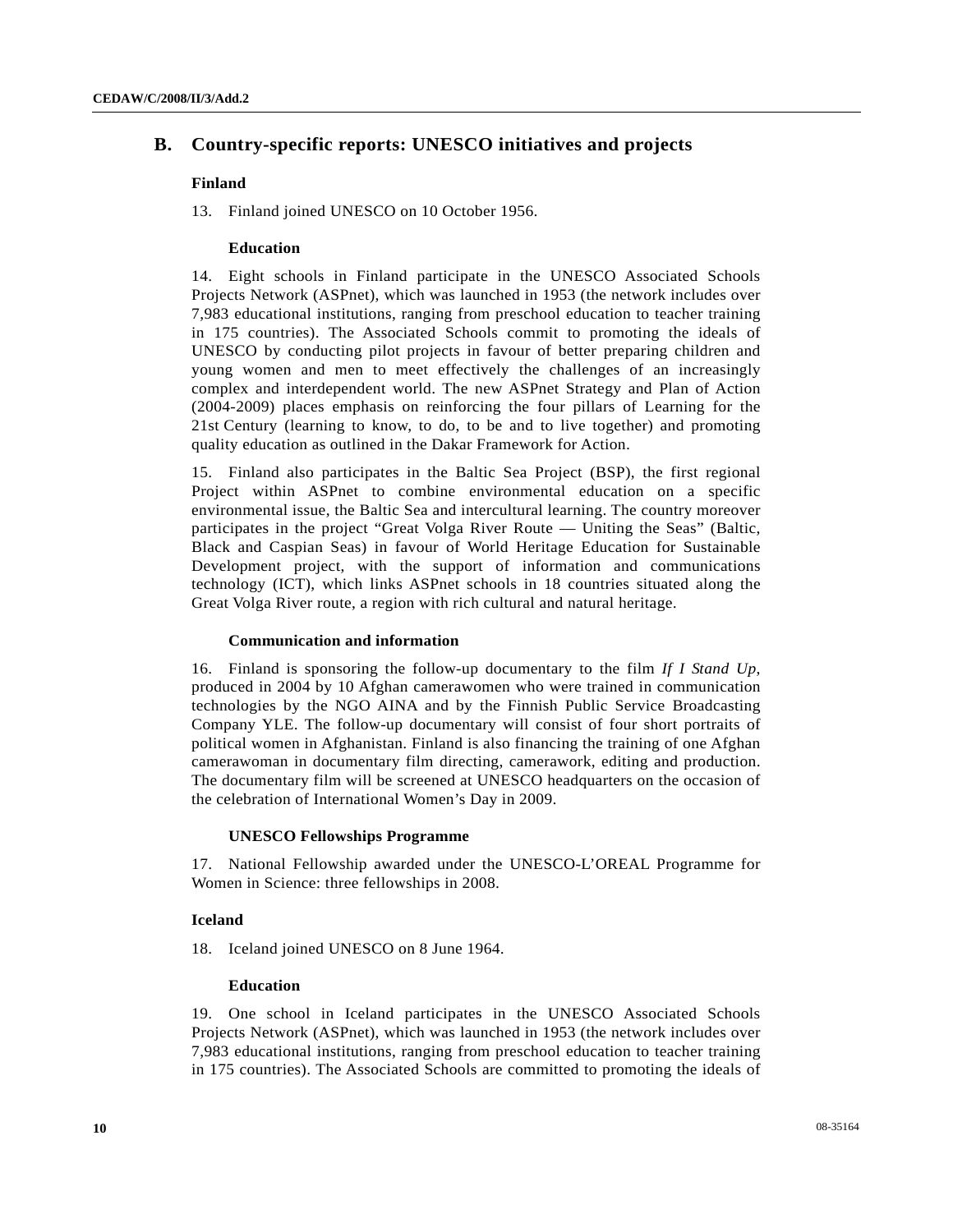UNESCO by conducting pilot projects in favour of better preparing children and young women and men to meet effectively the challenges of an increasingly complex and interdependent world. The new ASPnet Strategy and Plan of Action (2004-2009) places emphasis on reinforcing the four pillars of Learning for the 21st Century (learning to know, to do, to be and to live together) and promoting quality education as outlined in the Dakar Framework for Action.

#### **Lithuania**

20. Lithuania joined UNESCO on 7 October 1991.

#### **Education**

21. Lithuania has 24 schools participating in the UNESCO Associated Schools Project Network (ASPnet), which was launched in 1953 (the network includes over 7,983 educational institutions, ranging from preschool education to teacher training in 175 countries). The Associated Schools are committed to promoting the ideals of UNESCO by conducting pilot projects in favour of better preparing children and young women and men to meet effectively the challenges of an increasingly complex and interdependent world. The new ASPnet Strategy and Plan of Action (2004-2009) places emphasis on reinforcing the four pillars of Learning for the 21st Century (learning to know, to do, to be and to live together) and promoting quality education as outlined in the Dakar Framework for Action.

#### **UNESCO Fellowships Programme**

22. UNESCO fellowships were awarded to young women in the following areas: 1 in music, 1 in biological nitrogen, 1 in education, 1 in intercultural dialogue, and 1 in corporate communication; and 1 national fellowship was awarded in 2008 under the UNESCO-L'OREAL Programme for Women in science.

#### **UNESCO Participation Programme requests favouring women**

23. Approved Participation Programme project requests that favour women's empowerment and gender equality are the project "Building the self-confidence of rural women through self-expression" and the project "Lifetime of flax: revival of Lithuanian women polyphonic songs".

### **Nigeria**

24. Nigeria joined the Organization on 14 November 1960.

#### **Education**

25. Forty-one schools in Nigeria participate in the UNESCO Associated Schools Projects Network (ASPnet), which was launched in 1953 (the network includes over 7,983 educational institutions, ranging from preschool education to teacher training in 175 countries). The Associated Schools are committed to promoting the ideals of UNESCO by conducting pilot projects in favour of better preparing children and young women and men to meet effectively the challenges of an increasingly complex and interdependent world. The new ASPnet Strategy and Plan of Action (2004-2009) places emphasis on reinforcing the four pillars of Learning for the 21st Century (learning to know, to do, to be and to live together) and promoting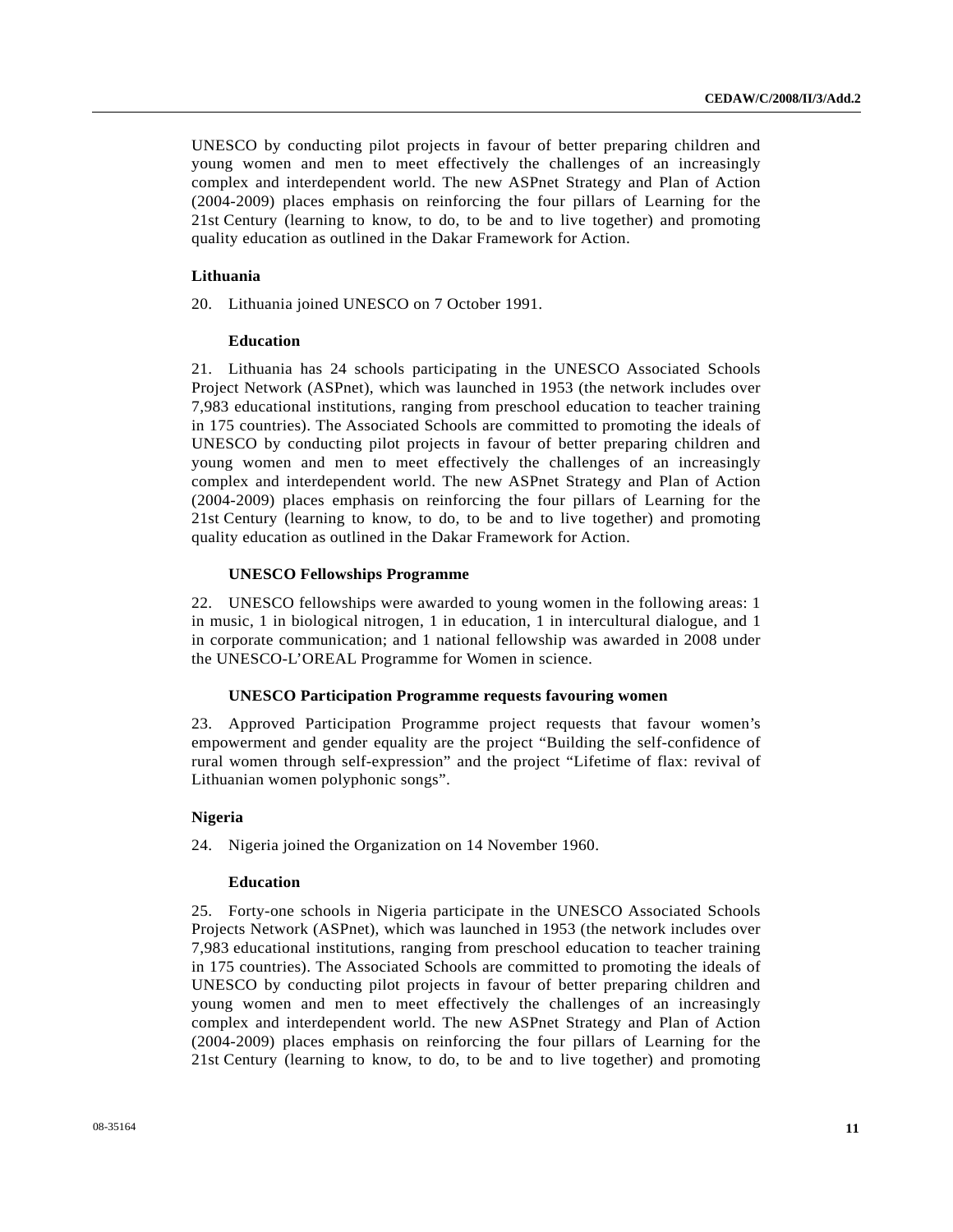quality education as outlined in the Dakar Framework for Action. Nigeria is one of 11 countries chosen to pilot-test UNESCO's national education support strategies. Launched in May 2006, this initiative aims to help Governments establish coherent education policies in order to achieve education for all.

26. Nigeria is one of the 35 countries implementing the UNESCO Literacy Initiative for Empowerment (LIFE), a 10-year initiative aimed at achieving the goals of the United Nations Literacy Decade (2003-2012), and is also one of the 11 firstround countries of LIFE. Nigeria is also among the five countries (together with Haiti, Egypt, Morocco and Yemen) that develop LIFE country programmes aligned with their national development priorities, especially as concerns education for women and girls.

27. The country also participates in the 10-year UNESCO teacher training initiative for sub-Saharan Africa, which will assist the continent's 46 sub-Saharan countries in restructuring national teacher policies and teacher education, with a strong focus on female teachers.

#### **Social and human sciences**

28. As to the fight against human trafficking, especially trafficking of women, capacities of local, national and regional leaders and institutions to efficiently fight trafficking were strengthened in the country, and awareness was raised on human trafficking issues through the printing and dissemination of policy papers among relevant stakeholders and through increased cooperation with key regional and international organizations in western and southern Africa. Training of trainers on the socio-cultural approach to human trafficking in Africa was organized in collaboration with the UNESCO Bangkok Office, in Paris in 2006.

#### **Communication and information**

29. UNESCO has made efforts to use information and communications technology (ICT) to fight HIV/AIDS, especially to change young people's behaviour through preventive education schemes. The regional consultation meeting on HIV/AIDS prevention was held in Mali in February 2006. During the consultation meeting, a plan of action was defined and new initiatives on HIV/AIDS prevention for young girls and boys through information and communication were discussed in the context of national and regional plans in four countries: Burkina Faso, Guinea, Mali and Nigeria.

#### **UNESCO Fellowships Programme**

30. Fellowships were awarded to young women in the following areas: 2 in rural education, 1 in education planning and management, 2 in food sciences, 1 in pharmacy, 4 in life sciences, 1 in water management, 1 in environment, 1 in plant pathology, 1 in participation and development, 2 in awards ceremony, 1 in women and cultural heritage, 1 in use of ICTs for women's development and poverty reduction, 1 in library information systems and 2 in television documentary programme production.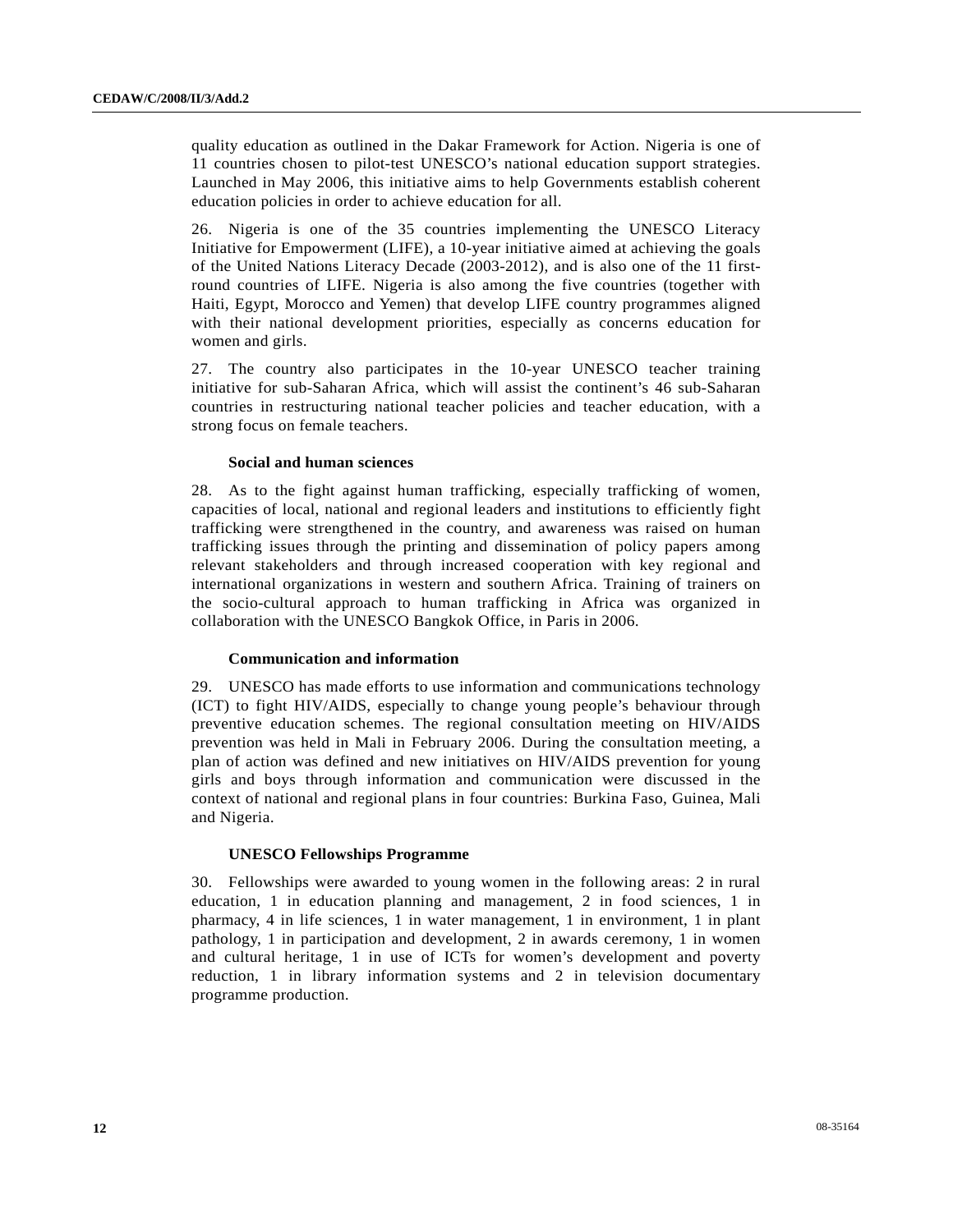#### **Slovakia**

31. Slovakia joined UNESCO on 3 February 1993.

#### **Education**

32. Nineteen schools in Slovakia participate in the UNESCO Associated Schools Projects Network (ASPnet), which was launched in 1953 (the network includes over 7,983 educational institutions, ranging from preschool education to teacher training in 175 countries). The Associated Schools are committed to promoting the ideals of UNESCO by conducting pilot projects in favour of better preparing children and young women and men to meet effectively the challenges of an increasingly complex and interdependent world. The new ASPnet Strategy and Plan of Action (2004-2009) places emphasis on reinforcing the four pillars of Learning for the 21st Century (learning to know, to do, to be and to live together) and promoting quality education as outlined in the Dakar Framework for Action.

33. In the field of education, Slovakia takes part in flagship projects and strengthens its collaboration with neighbouring countries, such as the Czech Republic, especially as regards the fight against the trafficking of women and the promotion of women. Slovakia is also working on a national programme on education for all (EFA).

#### **Culture**

34. UNESCO has organized a subregional workshop on the theme "Crafts-cultures without borders" for the training of women in Eastern Europe in Bucharest and Sibiu, in cooperation with the Crafts Foundation Romania. This workshop has brought together 10 female participants from five Eastern European countries to become managers of associations, small companies and cooperatives.

#### **UNESCO Fellowships Programme**

35. Fellowships were awarded to young women in the following areas: 1 in television documentary programme production, 1 in animal agriculture, 1 in life sciences, 1 in conservation science, 2 in intercultural dialogue, and 1 in information and communications technology; and 3 national fellowships were awarded in 2007 under the UNESCO-L'OREAL Programme for Women in science.

### **United Kingdom of Great Britain and Northern Ireland**

36. The United Kingdom was a member of UNESCO from its creation on 4 November 1946 until 31 December 1985. It rejoined the organization on 1 July 1997.

#### **Education**

37. Twenty-two schools in the United Kingdom participate in the UNESCO Associated Schools Projects Network (ASPnet), which was launched in 1953 (the network includes over 7,983 educational institutions, ranging from preschool education to teacher training in 175 countries). The Associated Schools are committed to promoting the ideals of UNESCO by conducting pilot projects in favour of better preparing children and young women and men to meet effectively the challenges of an increasingly complex and interdependent world. The new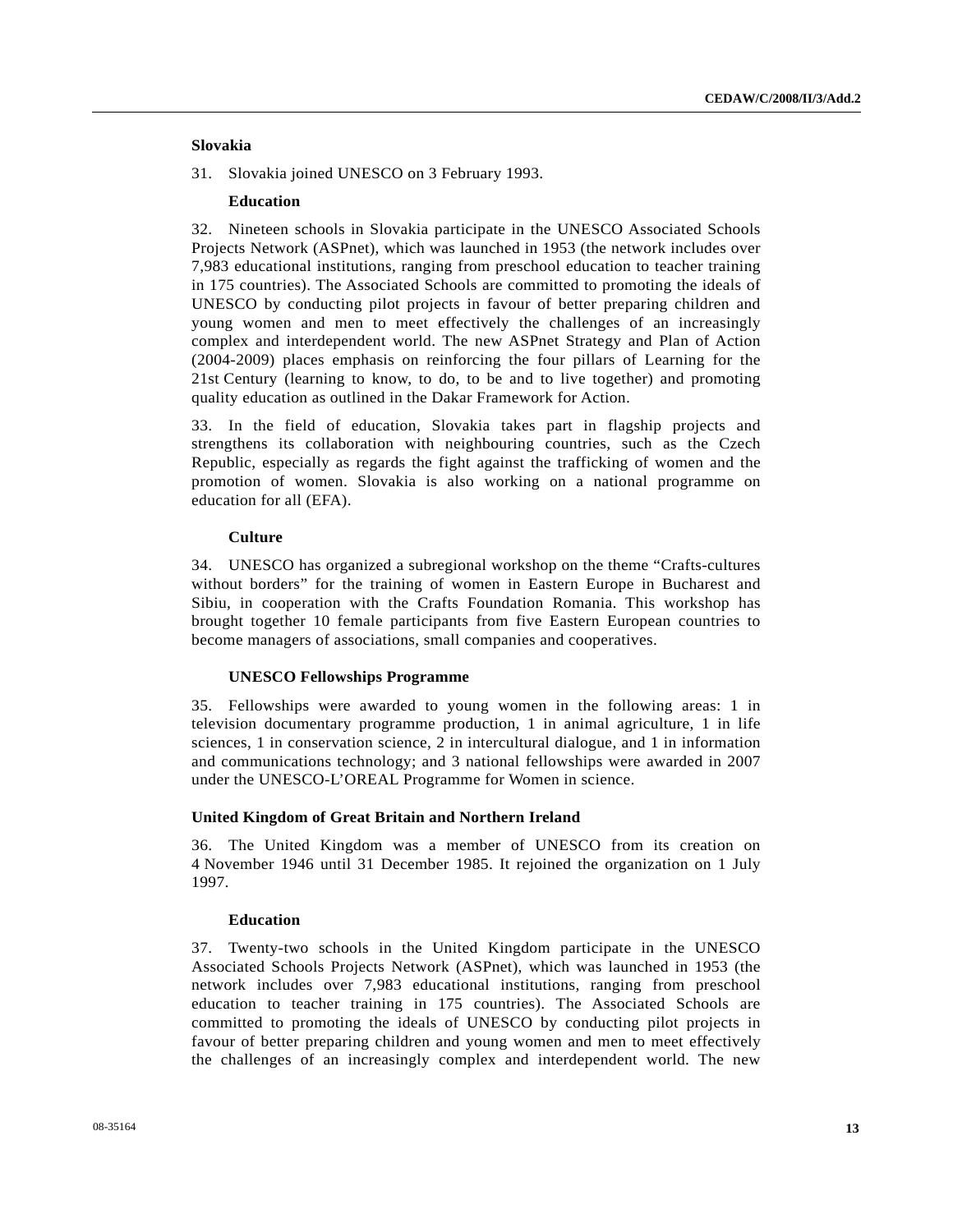ASPnet Strategy and Plan of Action (2004-2009) places emphasis on reinforcing the four pillars of Learning for the 21st Century (learning to know, to do, to be and to live together) and promoting quality education as outlined in the Dakar Framework for Action. Education for All (EFA) is the United Kingdom's main priority in its cooperation with UNESCO.

38. Through the work of the United Kingdom Department for International Development (DFID), the country invests an enormous amount of effort in education projects. DFID is one of the founders of the *EFA Global Monitoring Report* since its first edition in 2002. The Partnership on Sustainable Strategies for Girls' Education is an inter-agency collaboration among DFID, UNESCO, the United Nations Children's Fund and the World Bank. It includes a searchable database of articles and reports as well as access to gender-disaggregated data for primary, secondary and tertiary education, projects and programmes of partners and other bilateral and multilateral agencies, training material and examples of good practices.

#### **UNESCO Fellowships Programme**

39. Two national fellowships were awarded in 2006 and 1 in 2008 under the UNESCO-L'OREAL Programme for Women in science.

#### **United Republic of Tanzania**

40. The United Republic of Tanzania joined UNESCO on 6 March 1962.

#### **Education**

41. Eight schools in the United Republic of Tanzania are participating in the UNESCO Associated Schools Projects Network (ASPnet), which was launched in 1953 (the network includes over 7,983 educational institutions, ranging from preschool education to teacher training in 175 countries). The Associated Schools are committed to promoting the ideals of UNESCO by conducting pilot projects in favour of better preparing children and young women and men to meet effectively the challenges of an increasingly complex and interdependent world. The new ASPnet Strategy and Plan of Action (2004-2009) places emphasis on reinforcing the four pillars of Learning for the 21st Century (learning to know, to do, to be and to live together) and promoting quality education as outlined in the Dakar Framework for Action.

42. The United Republic of Tanzania participates in the UNESCO teacher training initiative for sub-Saharan Africa, a 10-year project aimed at restructuring national teacher policies in 46 sub-Saharan countries, with a strong focus on female teachers.

43. In December 2007, a national training workshop on hands-on and gender inclusive secondary science education for employment was organized in collaboration with FAWETZ in Tanzania. The workshop was a follow-up of the regional training of trainers on promoting girls' participation in science that took place in Malawi from 8 to 13 October 2007. The teacher training aimed at countering the decrease in interest and performance of girls in science education with a four-fold strategy: it aimed at making science education more exciting and hands-on through laboratory and experimental work. It further supported the development and the use of gender-sensitive textbooks, and promoted the use of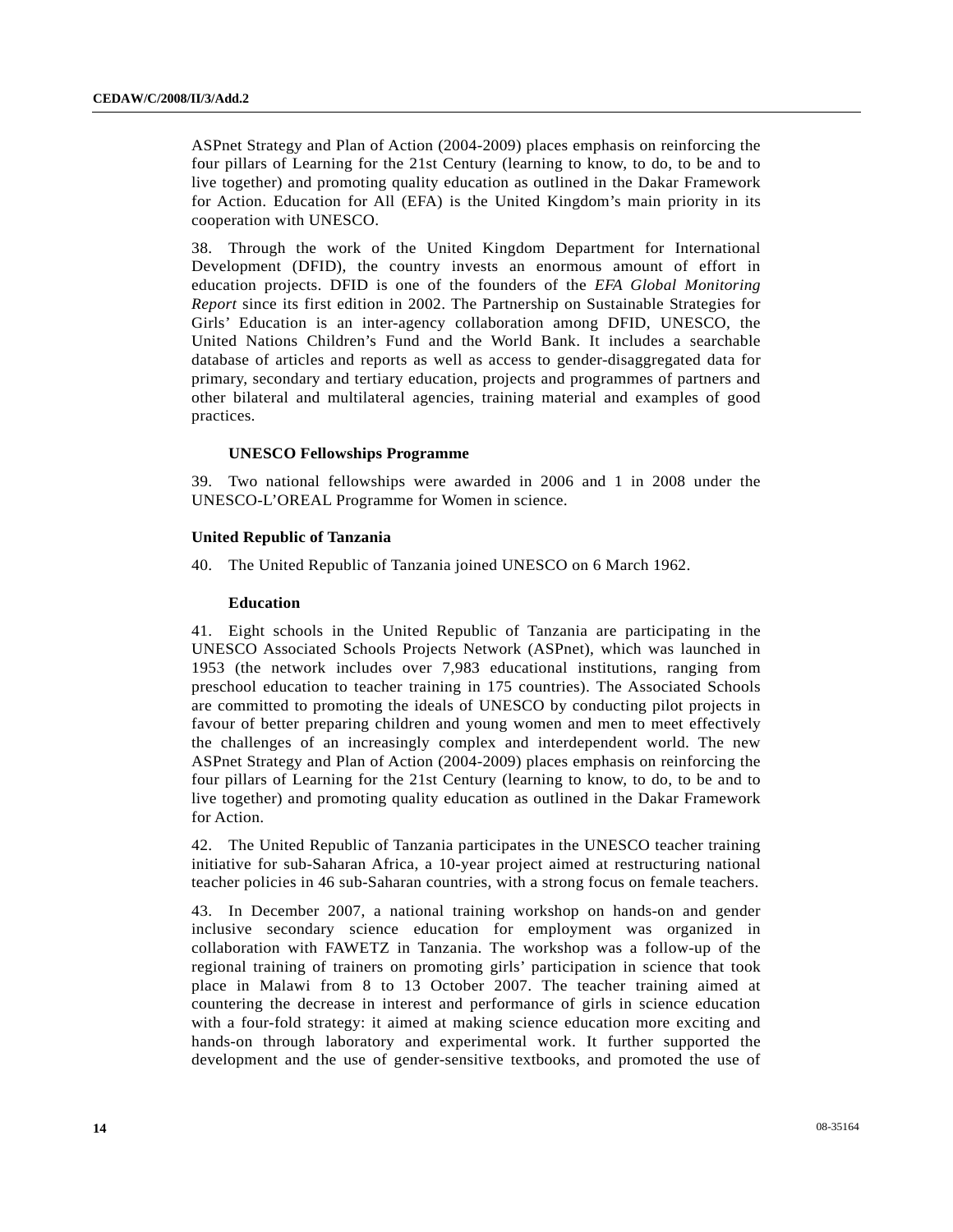teaching methods that are sensitive to the interests and needs of girls. The workshop also provided career guidance and counselling activities to girls, interested in future science and technology-related occupations, as well as guidance on entrepreneurship.

#### **Natural sciences**

44. The 10 annual Young Scientist Awards of the UNESCO Man and the Biosphere Programme, which places special emphasis on young researchers in developing countries and especially on women, has granted eight awards to female scientists in 2007 and 2008, respectively.

45. UNESCO has also created an African association of women geoscientists. The Earth science community in Tanzania is particularly active in the Association.

#### **Culture**

46. Building on lessons learned within the framework of the joint UNESCO/UNAIDS project "Culture, HIV and AIDS", UNESCO has successfully advocated for the integration of a cultural approach into the United Nations joint programme on the reduction of maternal and newborn mortality in Tanzania. According to the United Nations Development Assistance Framework, maternal and newborn mortality rates in Tanzania remain one of the highest in Africa. The statistics indicate that 54 per cent of women do not use existing clinical facilities, preferring traditional medical care. In this context, a cultural approach will emphasize dialogue and complementarities between traditional Tanzanian therapy providers and clinical health professionals. The project responds to the call made by various United Nations agencies (United Nations Children's Fund, United Nations Population Fund, World Health Organization, World Food Programme) for approaches that integrate both culture and biomedical features.

#### **UNESCO Fellowships Programme**

47. Fellowships were awarded to young women in the following areas: 1 in life sciences, 1 in African archaeology, 1 in environmental management, 1 in economics, 1 in leadership development for women, 1 in awards ceremony, and 1 in communication and information systems.

#### **Yemen**

48. Yemen joined UNESCO on 2 April 1962.

#### **Education**

49. Thirteen schools in Yemen are participating in the UNESCO Associated Schools Projects Network (ASPnet), which was launched in 1953 (the network includes over 7,983 educational institutions, ranging from preschool education to teacher training in 175 countries). The Associated Schools are committed to promoting the ideals of UNESCO by conducting pilot projects in favour of better preparing children and young women and men to meet effectively the challenges of an increasingly complex and interdependent world. The new ASPnet Strategy and Plan of Action (2004-2009) places emphasis on reinforcing the four pillars of Learning for the 21st Century (learning to know, to do, to be and to live together) and promoting quality education as outlined in the Dakar Framework for Action.